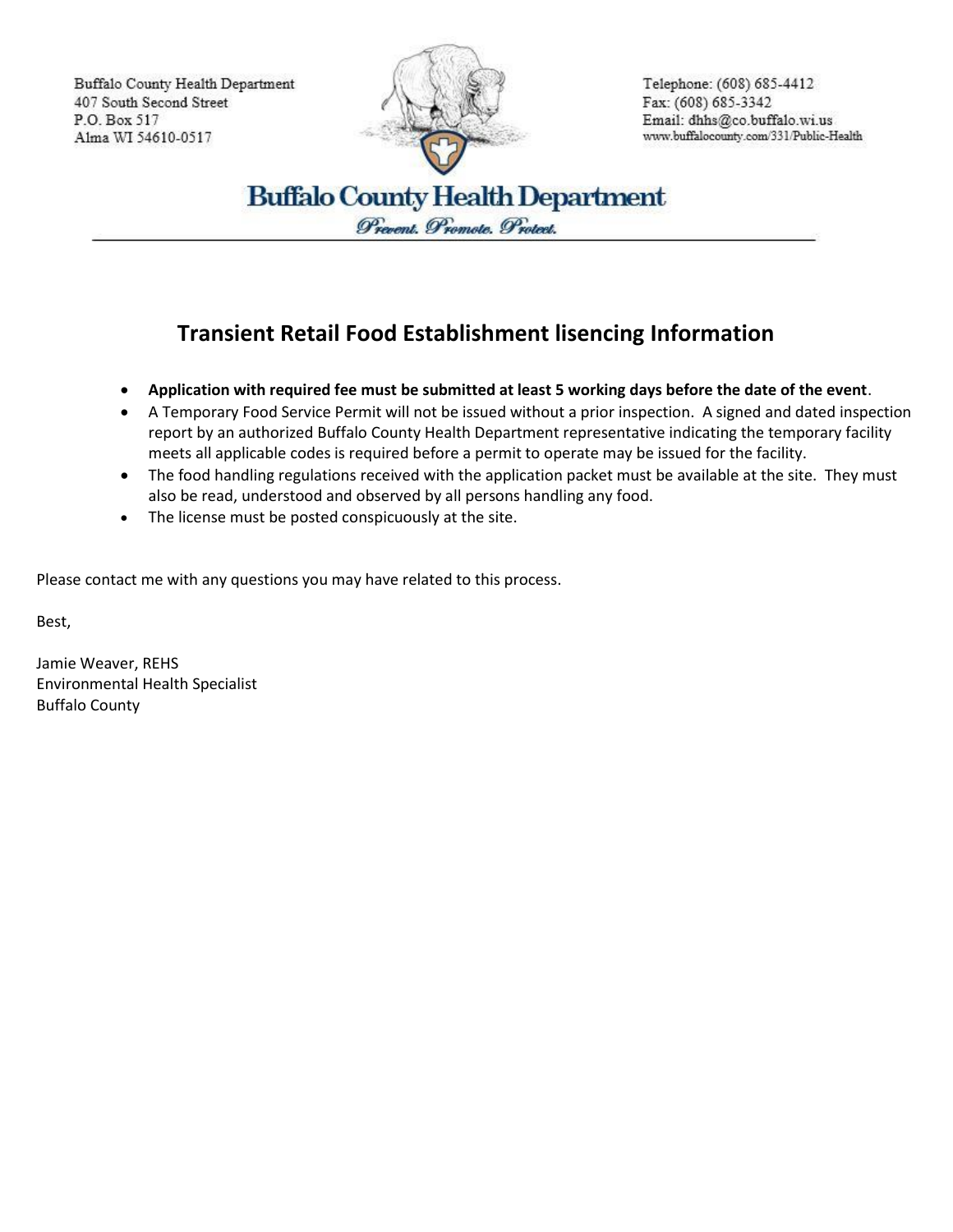Buffalo County Health Department 407 South Second Street P.O. Box 517 Alma WI 54610-0517



Telephone: (608) 685-4412 Fax: (608) 685-3342 Email: dhhs@co.buffalo.wi.us www.buffalocounty.com/331/Public-Health

**Buffalo County Health Department** 

Prevent. Promote. Protect.

## **License Application – Transient Retail Food Establishment conducting Food Processing**

*Wis. Stat. § 97.30*

| <b>ESTABLISHMENT/DBA INFORMATION:</b>                                                           |                                                                                                             |                                   |        |         |                                                               |  |             |                             |
|-------------------------------------------------------------------------------------------------|-------------------------------------------------------------------------------------------------------------|-----------------------------------|--------|---------|---------------------------------------------------------------|--|-------------|-----------------------------|
| <b>ESTABLISHMENT NAME:</b>                                                                      |                                                                                                             |                                   |        | COUNTY: |                                                               |  |             |                             |
| <b>SERVICE BASE STREET ADDRESS:</b>                                                             |                                                                                                             |                                   |        | CITY:   |                                                               |  | STATE: ZIP: |                             |
|                                                                                                 |                                                                                                             |                                   |        |         |                                                               |  |             |                             |
| <b>EMAIL ADDRESS:</b>                                                                           |                                                                                                             |                                   |        |         |                                                               |  |             | <b>ESTABLISHMENT PHONE:</b> |
|                                                                                                 |                                                                                                             |                                   |        |         |                                                               |  |             |                             |
| <b>LEGAL ENTITY INFORMATION - CHECK ONE</b>                                                     |                                                                                                             |                                   |        |         |                                                               |  |             |                             |
| $\Box$ Individual                                                                               | <b>Married Couple</b>                                                                                       | □ Limited Liability Company (LLC) |        |         | $\Box$ Limited Liability Partnership (LLP) $\Box$ Corporation |  |             |                             |
| $\Box$ Cooperative                                                                              | $\Box$ Partnership                                                                                          | $\Box$ Limited Partnership (LP)   |        |         | In what state is your entity registered?                      |  |             |                             |
| LEGAL ENTITY (such as name of sole proprietor, partnership, LLC, LLP, or Inc.):                 |                                                                                                             |                                   |        | COUNTY: |                                                               |  |             |                             |
| <b>LEGAL ENTITY MAILING ADDRESS:</b>                                                            |                                                                                                             |                                   |        | CITY:   |                                                               |  | STATE: ZIP: |                             |
| <b>EMAIL ADDRESS:</b>                                                                           |                                                                                                             |                                   |        |         |                                                               |  |             | LEGAL ENTITY PHONE:         |
| <b>CONTACT INFORMATION</b>                                                                      |                                                                                                             |                                   |        |         |                                                               |  |             |                             |
| <b>CONTACT PERSON:</b>                                                                          | TITLE:                                                                                                      |                                   | PHONE: |         | <b>EMAIL ADDRESS:</b>                                         |  |             |                             |
| Out of State Operators - If known, list first Wisconsin city/county of operation:               |                                                                                                             |                                   |        |         |                                                               |  |             |                             |
| <b>LICENSE FEES - Choose One Category:</b>                                                      |                                                                                                             |                                   |        |         |                                                               |  |             |                             |
| Transient Retail TCS (Final product does require temperature control) LICENSE FEE: \$170        |                                                                                                             |                                   |        |         |                                                               |  |             |                             |
| <b>TOTAL AMOUNT PAID:</b>                                                                       |                                                                                                             |                                   |        |         |                                                               |  |             |                             |
| Transient Retail Non-TCS (Final product does not require temperature control) LICENSE FEE: \$75 |                                                                                                             |                                   |        |         |                                                               |  |             |                             |
| TOTAL AMOUNT PAID:                                                                              |                                                                                                             |                                   |        |         |                                                               |  |             |                             |
| if used for storage, preparation or service.                                                    | List equipment to be used to cook and maintain hot food above 135°F and keep cold food below 41°F. Identify |                                   |        |         |                                                               |  |             |                             |